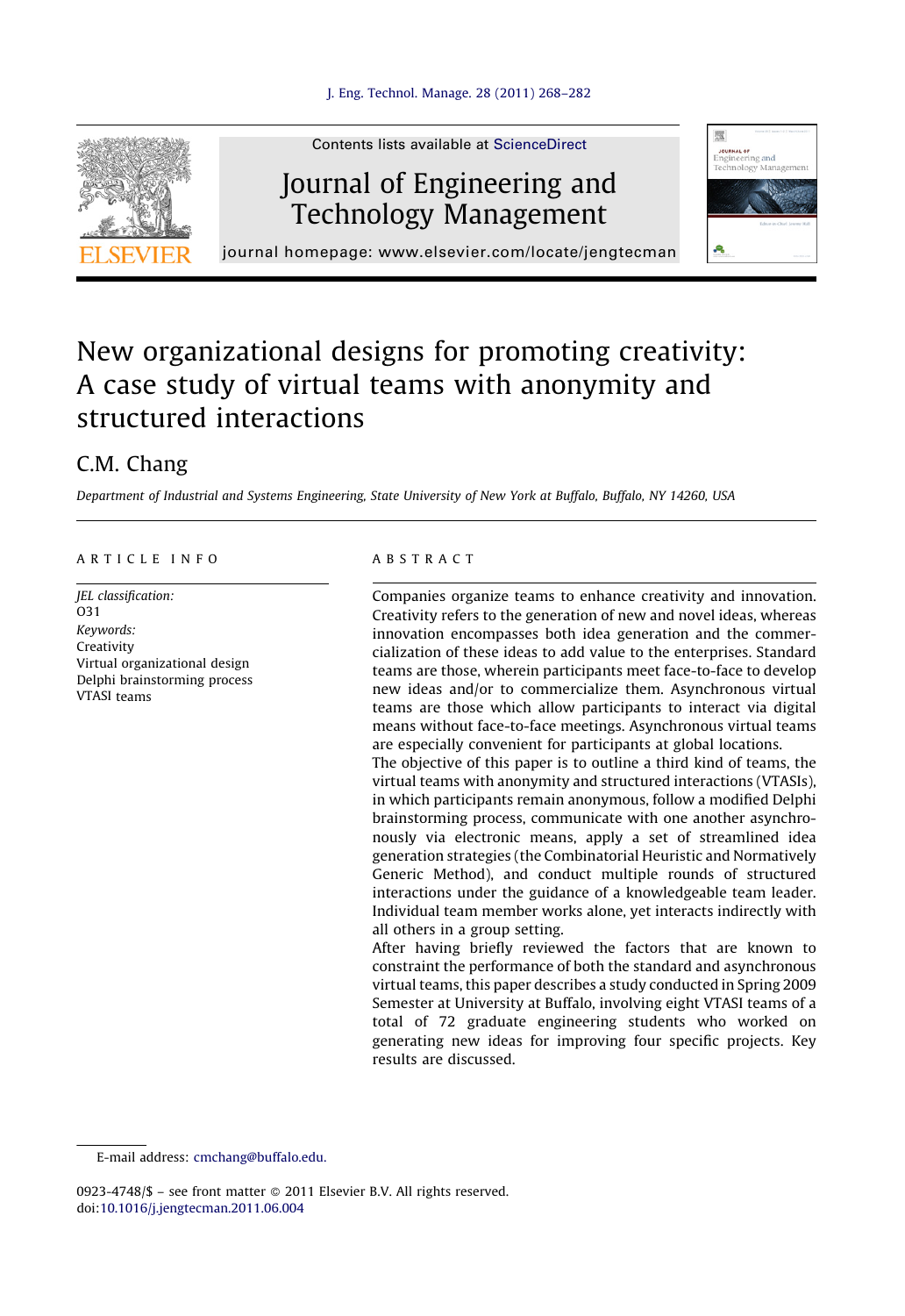For global operations, the asynchronous virtual teams represent an improvement over the standard teams in terms of reach, costs, and execution. The VTASI teams advocated in this paper represent yet a further improvement over the Asynchronous virtual teams, and hold promise to be the most effective among the three types of teams in promoting creativity.

© 2011 Elsevier B.V. All rights reserved.

#### Introduction

Teams are well-known organizational designs employed by many enterprises to pursue creativity and innovation, solve problems, optimize operations, and attend to other important business/ engineering activities. Most of these teams are of the standard type, in which participants meet faceto-face to suggest, evaluate, plan and implement specific ideas and actions. It is known that the performance of such standard teams is negatively affected by factors such as production blocking, evaluation apprehensions and social loafing [\(Furnham,](#page--1-0) 2000).

A second type of teams, the asynchronous virtual teams, goes one step further in promoting the electronic interactions between participants, without face-to-face meetings. As many enterprises pursue globalization at an ever increasing intensity, the asynchronous virtual teams gain more traction to become the preferred organizational form of conducting global business, wherein regional perspective and topical expertise are becoming increasingly important. However, the asynchronous virtual teams suffer from the negative impact of factors such as unstructured interactions, coordination difficulties if team size is large, and dominance of high-statue members (Ocker, 2005, [2007a,b\)](#page--1-0).

This paper suggests a third type of teams, the ''Virtual Teams with Anonymity and Structured Interactions'' (VTASIs), which retain the benefits of the Asynchronous Virtual teams but without being negatively affected by some of the afore-mentioned factors. An experimental study was conducted in Spring 2009 semester at University at Buffalo, involving eight (8) VTASI teams of a total of 72 graduate engineering students, who worked on the generation of new ideas in four (4) specific projects.

Described briefly below are the standard and asynchronous virtual teams. Presented thereafter are the new design features of the VTASI teams, its operational procedure, the specific idea generation strategies, which form a major part of the team design, the results of the team study, and general conclusions which are drawn from this study.

For promoting creativity, the VTASI teams appear to be not affected by the negative factors indicated above and are thus superior to the asynchronous virtual teams particularly suitable for global companies.

#### Organizational designs for teams

Not all team designs are equally effective, insofar as the promotion of creativity is concerned. Described below are standard teams, asynchronous virtual teams and the proposed ''Virtual Teams with Anonymity and Structured Interactions'' (VTASIs). Also delineated are various factors which affect the performance of these teams with regard to the promotion of creativity.

#### Standard teams

Standard teams are those in which participants are usually collocated, meet face-to-face for generating new ideas, and see to it that the ideas are implemented to add value to the company. The literature offers many studies regarding the factors affecting the performance of such teams.

Both team members and the team leader have important roles to play. Belbin [\(1996\)](#page--1-0) had recommended that a successful team should include members who play nine specific roles:

- 1. Problem solving being creative, imaginative, and unorthodox.
- 2. Resource investigating developing explorative and developing contacts.